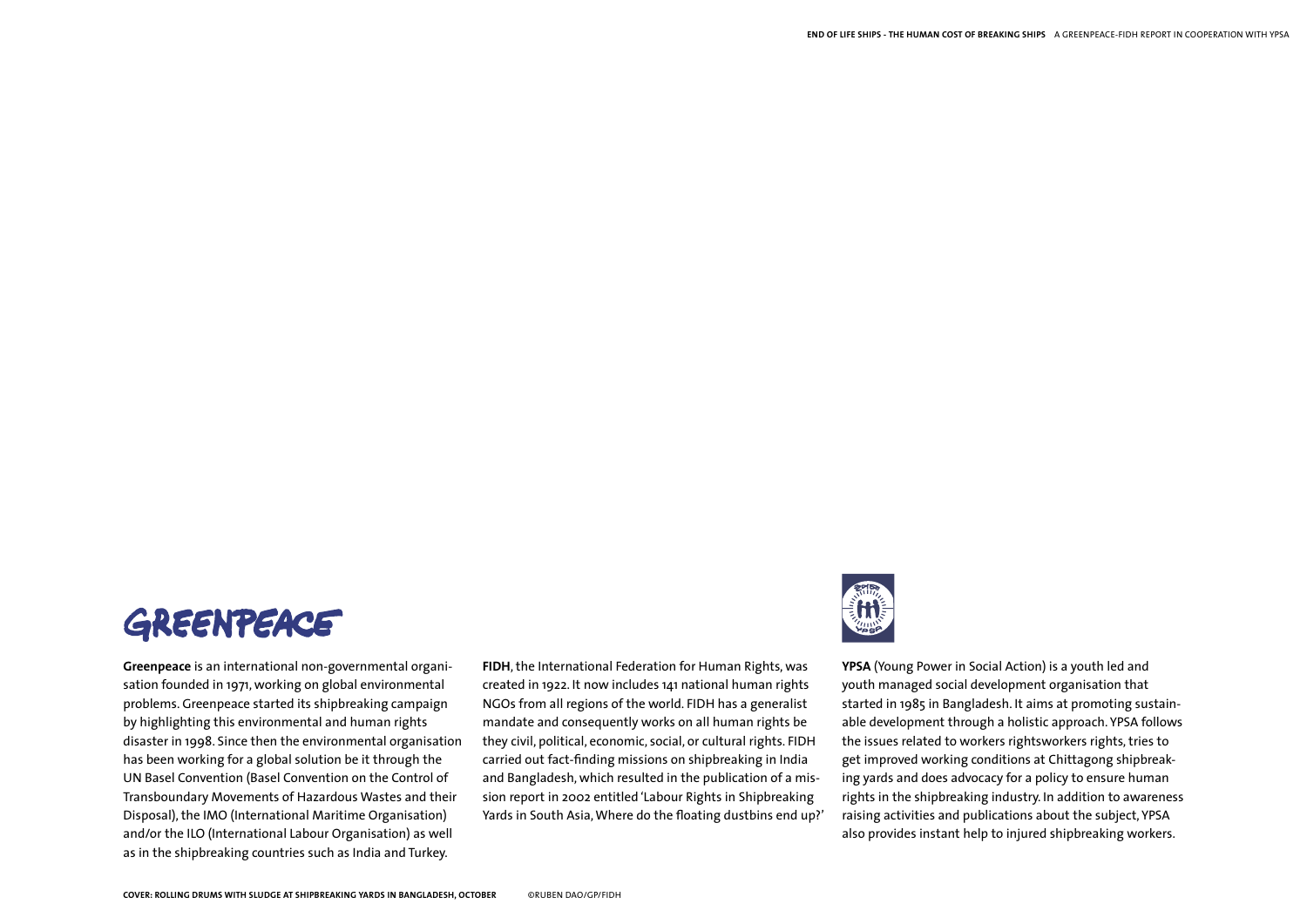

1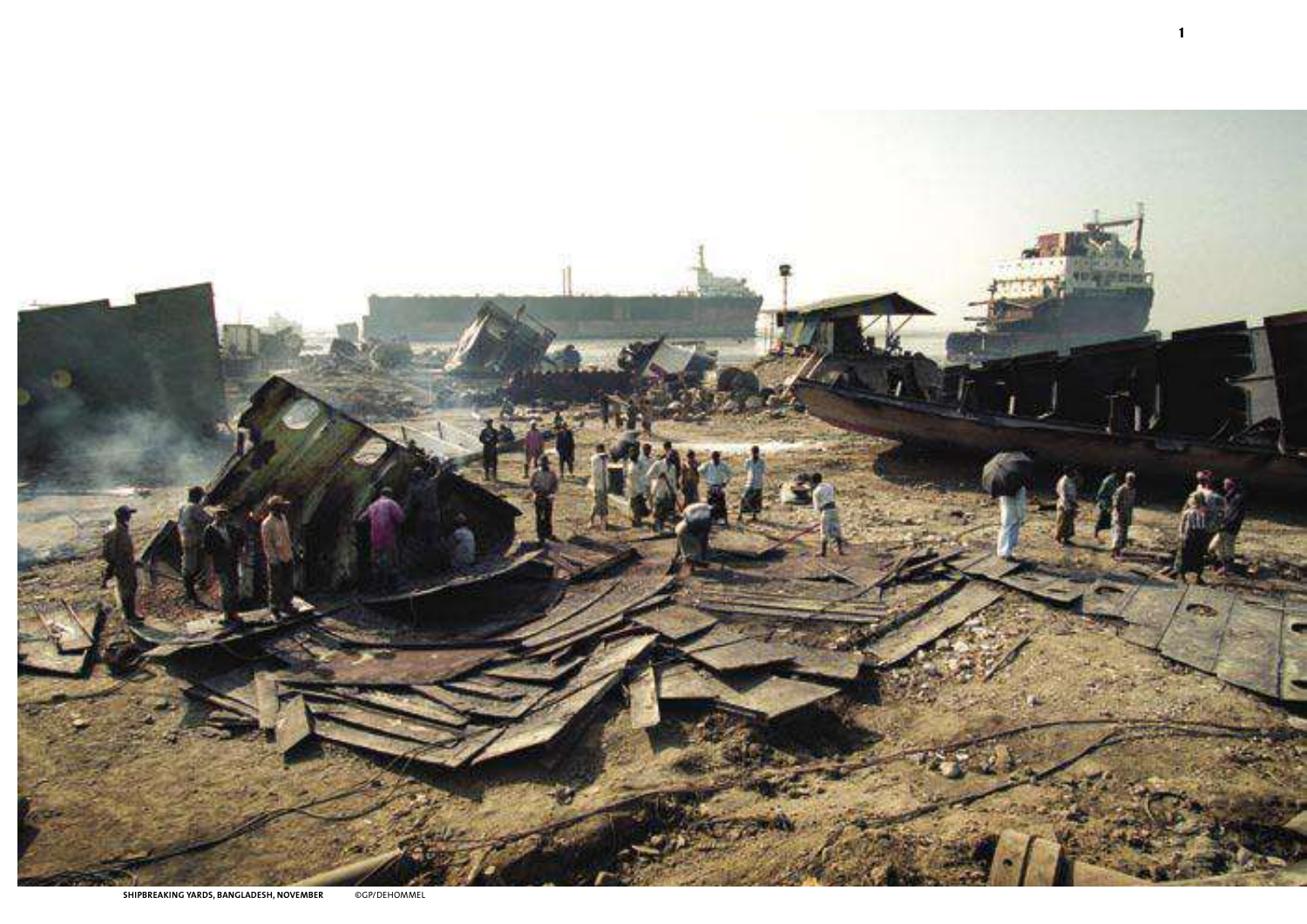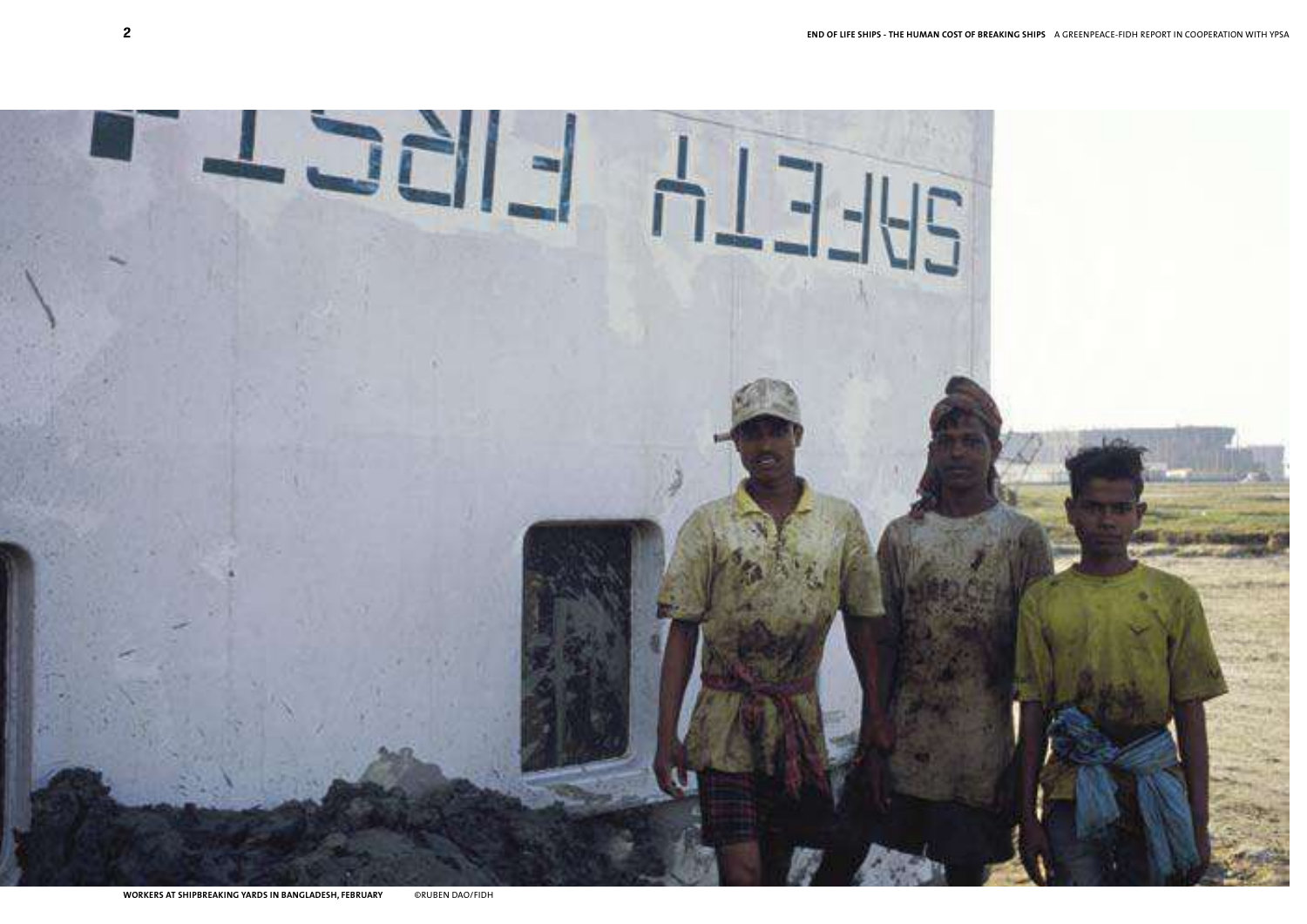# **CONTENTS**

|                  | <b>ACKNOWLEDGEMENTS</b>                              |       |                                                                  |
|------------------|------------------------------------------------------|-------|------------------------------------------------------------------|
|                  | <b>EXECUTIVE SUMMARY</b>                             |       |                                                                  |
|                  | <b>INTRODUCTION</b>                                  |       |                                                                  |
|                  | <b>1. OBJECTIVE AND METHODOLOGY</b>                  | 43    | 4. INTERNATIONAL AND NATIONAL LEGAL FRAMEWORK                    |
|                  | 1.1. Objective                                       | 43    | 4.1 International legal framework                                |
|                  | 1.2 Methodology                                      | 43    | 4.1.1 Basel Convention on the Control of Transboundary Movements |
| 9                | 1.3 Scope and limitations                            |       | of Hazardous Waste and their Disposal                            |
| 10               | 1.4 Future diseases                                  | 43    | 4.1.2 International Maritime Organisation                        |
| 12 <sup>°</sup>  | 1.5 Official figures                                 | 44    | 4.1.3 International Labour Organisation                          |
|                  |                                                      | 45    | 4.1.4 Joint ILO/IMO/Basel Convention Working Group               |
| 15 <sub>15</sub> | 2. VICTIMS OF SHIPBREAKING IN BANGLADESH             | 45    | 4.1.5 Other human rights obligations                             |
| 15               | 2.1 Shipbreaking in Bangladesh                       | 48    | 4.2 National legal framework                                     |
| 17.              | 2.2 Death of a shipbreaking worker: three stories    | 48    | 4.2.1 Bangladesh                                                 |
| 21               | 2.3 Deadly accidents: list of victims                | 48    | 4.2.2 India                                                      |
| 25.              | 2.4 Injured shipbreaking workers: five short stories |       |                                                                  |
|                  |                                                      | $-51$ | 5. CONCLUSIONS                                                   |
| 31               | 3. VICTIMS OF SHIPBREAKING IN INDIA                  |       |                                                                  |
| 31               | 3.1 Shipbreaking in India                            | 55    | <b>6. RECOMMENDATIONS</b>                                        |
| 33               | 3.2 Dead shipbreaking workers: two stories           |       |                                                                  |
| 35.              | 3.3 Deadly accidents: list of victims                | $-57$ | 7. REFERENCES                                                    |
| 39               | 3.4 Injured shipbreaking workers: two stories        |       |                                                                  |
| 41               | 3.5 Injured shipbreaking workers: list of victims    |       |                                                                  |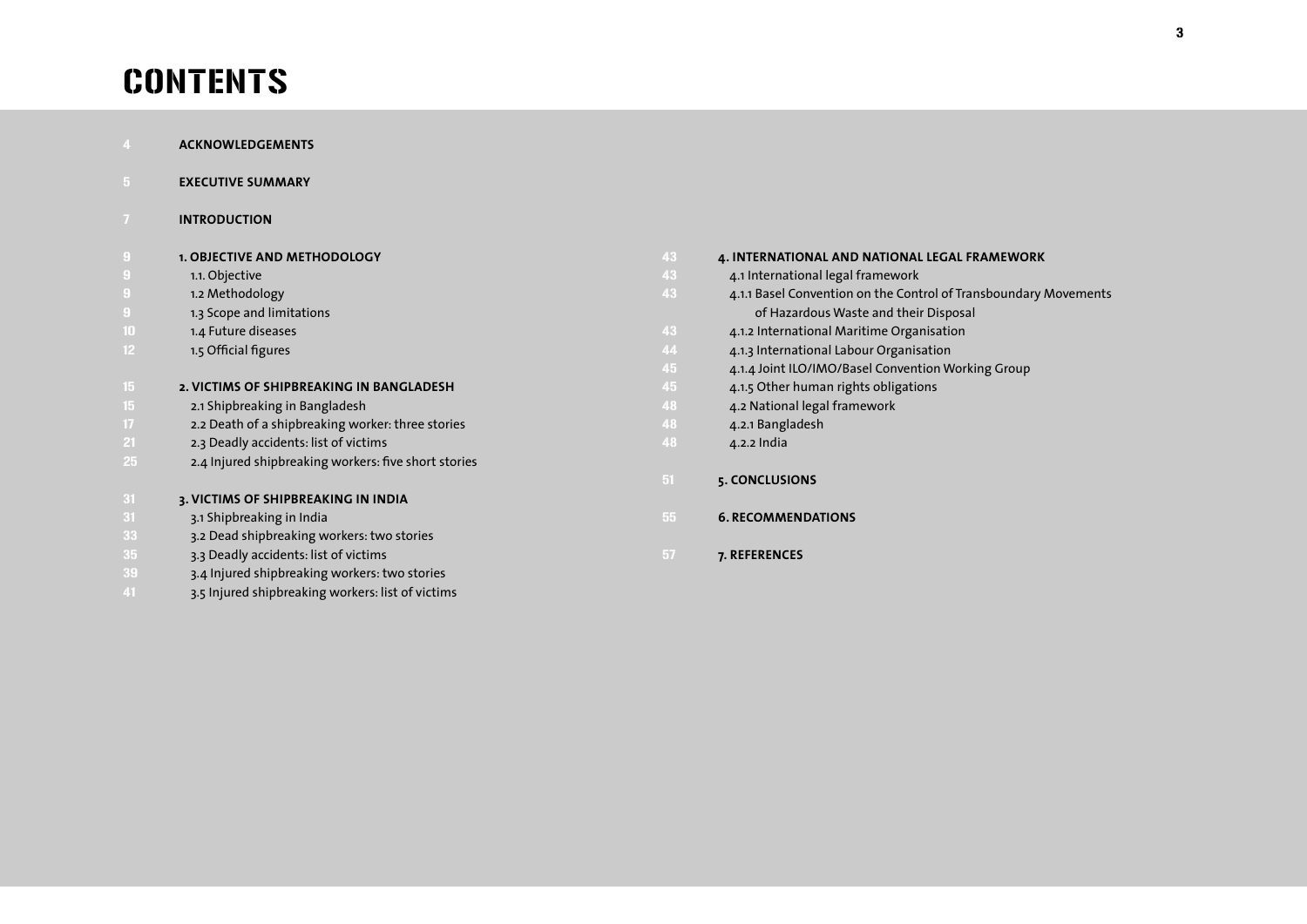## ACKNOWLEDGEMENTS

The Chittagong-based NGO Young Power in Social Action (YPSA) actively collaborated in the research done in Chittagong and in Northern Bangladesh. In the villages near Saria Kandi, Anandu played a crucial role in collecting names of dead and injured workers and to contact the families.

Regarding the research in India, we wish to thank Somaya Tripathi, who did a tremendous job in the villages of Orissa by helping us out contacting the right people at the right places. We should not forget Bullu, our local assistant from Behrampur and our driver Prakash. In Alang, Sambhubhai Nakrani, Ragunath Manwar and Sunil Jha contributed a lot to our work.

Last but not least, many thanks to the shipbreaking workers and to the families of dead workers who were willing to give us time and to share with us the painful memories of a friend, a husband, a son or a father who died at work.

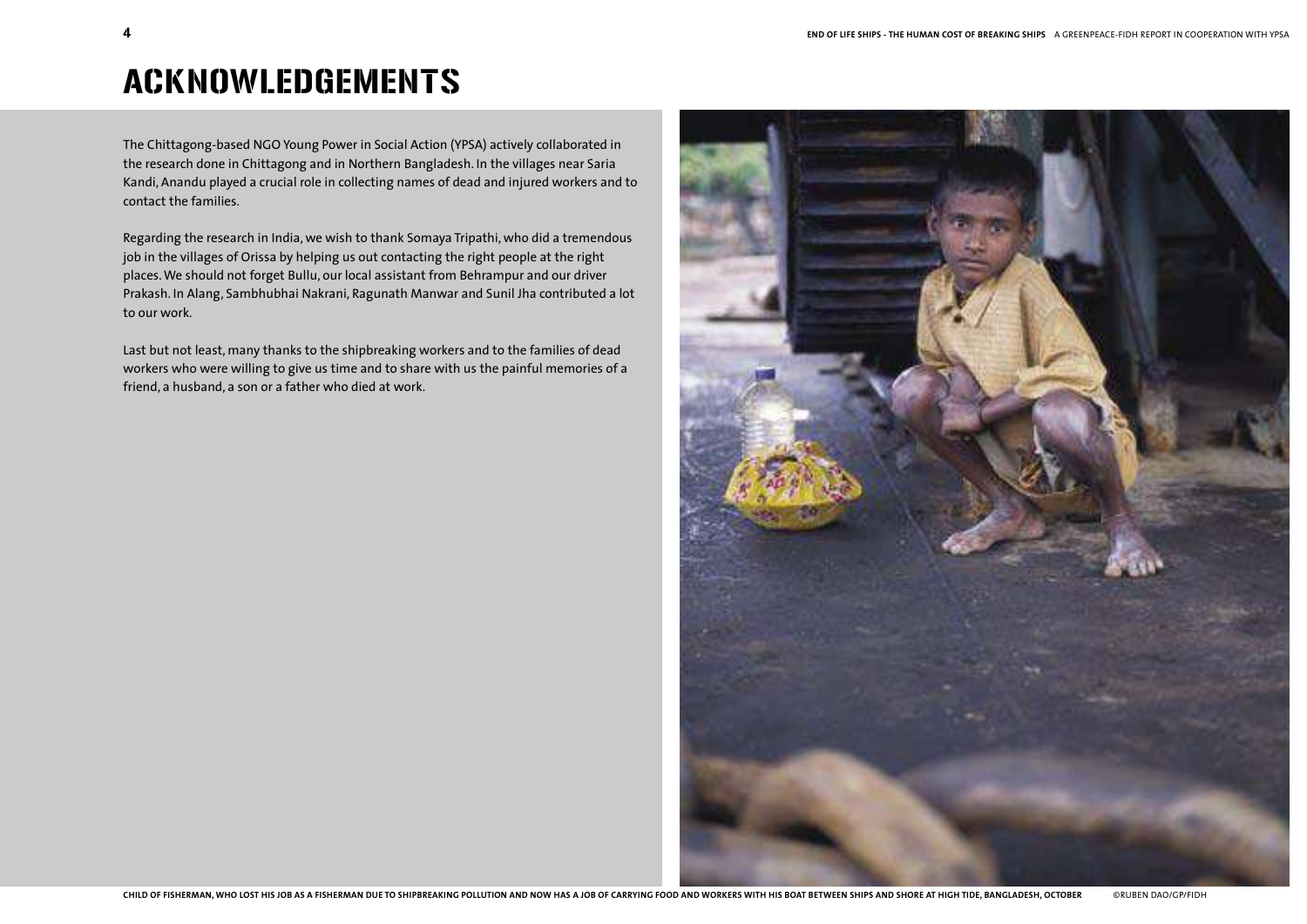# EXECUTIVE SUMMARY

'End of Life Ships – the human cost of breaking ships –' is a joint report by Greenpeace and FIDH, that aims to shed light on the extremely poor working and environmental conditions that are still prevailing at shipbreaking yards all over the world. We illustrate this by using the specific examples of the two biggest shipbreaking countries: India and Bangladesh.

Shipbreaking involves environmental justice as well as human rights issues. This is why, for the first time, Greenpeace and FIDH decided to bring together their expertise in these respective fields and publish this joint report.

Shipbreaking yards provide the last resting place for End of Life Ships. At these yards, ships are scrapped, primarily for their steel content. Ship scrapping, often referred to as 'shipbreaking', provides employment to thousands of workers in Asia and allows the recycling of many materials used in the ship's construction. However, it is a dirty and dangerous business. Almost all of the vessels condemned for breaking contain hazardous substances such as asbestos, oil sludge, paints containing lead, other heavy metals like cadmium and arsenic, poisonous biocides as well as PCBs and even radioactive substances.

People who lose their lives due to shipbreaking activities are hardly ever mentioned and when they are reported, it is mostly as 'numbers' and 'statistics', whether it is in governmental or intergovernmental fora or in the media. Greenpeace and FIDH delegations went to the working and living places of these workers in India and Bangladesh. We wanted to learn more about the real stories behind these statistics. The present report is the fruit of both desk and field research. From the beginning it became immediately clear that there are serious discrepancies between these 'numbers' and the witness stories.

It is extremely difficult to gather comprehensive data about the shipbreaking workers. Most of the time there simply are no records kept by the authorities and if these records do exist, they often do not reflect the reality. Gujarat Maritime Board in India records 372 casualties due to accidents from the beginning of shipbreaking activities in 1983 up to mid 2004. But, when compared to eyewitness statements, these official 'figures' about deaths by accidents seem largely underestimated. In Bangladesh there are no records kept, neither by yard owners, nor by the authorities. The only written sources are the reports of local media. We estimate that at least 1,000 people have died in Chittagong due to accidents over the last decades .

In addition, the official and estimated figures do not include casualties as a result of diseases: the 'hidden' deaths. Greenpeace and FIDH estimate that the total death toll of shipbreaking practices in the world over the last twenty years might be thousands. In spite of international attention on the issue it seems that things have not changed for the better. It is striking that only on the second day of their visit to one of the Bangladeshi yards, the Greenpeace/FIDH researcher witnessed a serious accident in which three workers died and one was severely injured. They also found out that two other workers died three weeks earlier. Only nine days later they learned that one man was killed in a new accident.

Many die or get handicapped on the spot because of accidents like explosions due to ship tanks not freed from gas and accidents due to a lack of safety measures. Yet others die slowly because of illnesses related to the toxic fumes and materials they are exposed to the whole day. Some cancer types and asbestos related diseases will only occur 15-20 years later. There is no record of death due to diseases. One thing is clear, however: hundreds of workers have died and are still dying due to shipbreaking, and they leave hundreds of widows and orphans without resources.

One of the main characteristics of the working force in the yards is that those workers migrate to Alang in India and to Chittagong in Bangladesh from the poorest parts of these countries. They are totally unqualified workers, having very little education and are thus easy to exploit. Workers are being provided neither with the adequate training nor with the equipment to work in such a dangerous and toxic environment, although shipbreaking is considered by the International Labour Organisation as one of the heaviest and most hazardous occupations in the world. Their general living conditions after migrating to the yards are extremely bad. Yet those workers cannot generate income in their home places. An Indian worker from Khaling village summarizes why they keep migrating:  $3$ ) F ) GO TO ! LANG MAYBE ONE PERSON WILL DIE BUT IF ) STAY ½VE PEOPLE WILL D

The current system of sending ships for scrap without taking preliminary precautionary measures continues to ruin the lives of thousands of people in Asia. National governments of the countries where the yards are situated hold prime responsibility for protecting the rights of the workers. However, the other operators along the chain cannot be exonerated: e.g. the shipowners, the yard owners, governments from industrialised countries.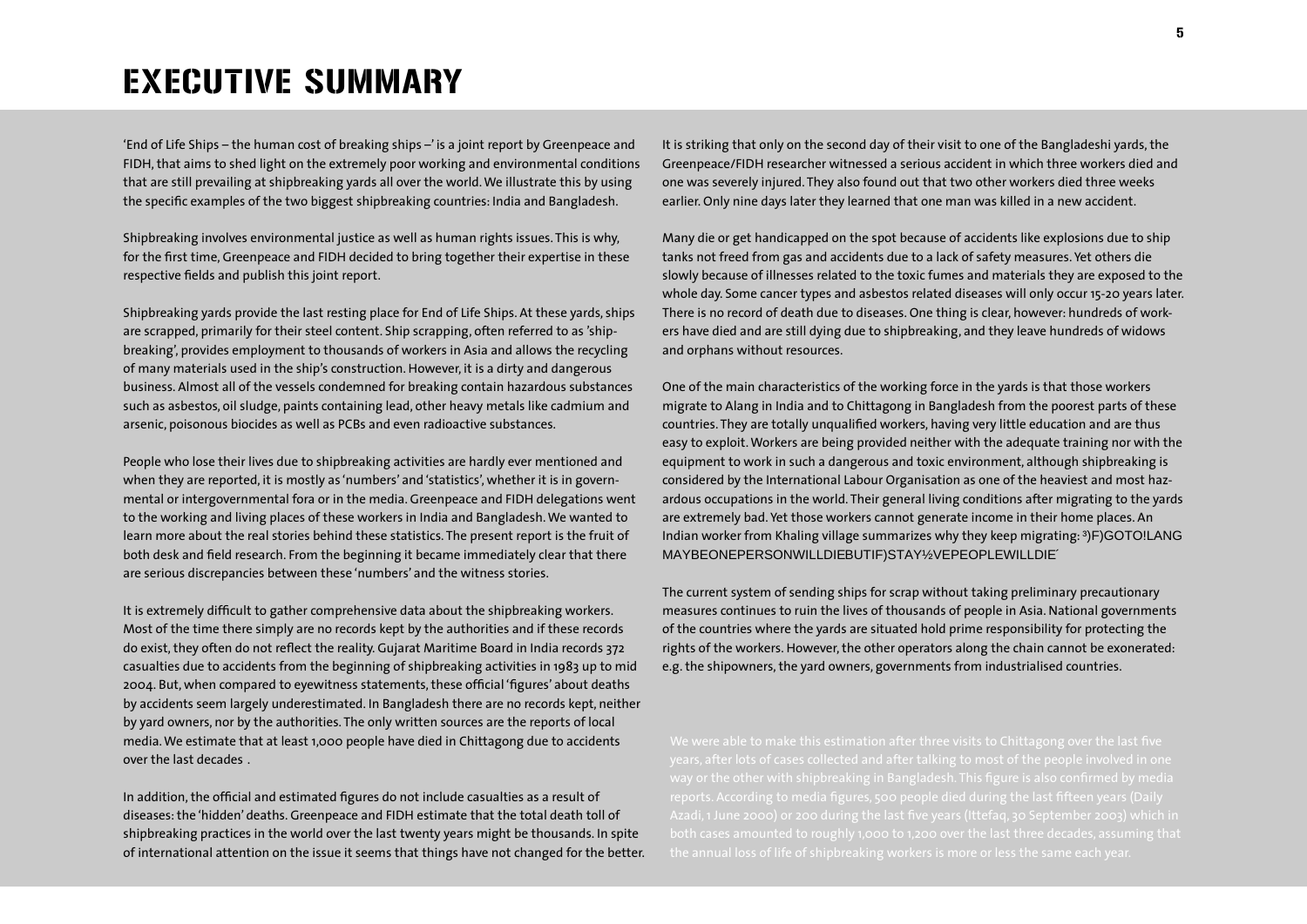

The producers currently escape their responsibilities and the 'polluter pays' principle is not being applied. Ship owners in the northern hemisphere, yard owners and governments are ignoring their international human rights and environmental commitments. Poor and vulnerable people are the first victims.

Greenpeace and FIDH acknowledge that closing the yards or returning the shipbreaking activity to industrialised countries in which the business would be more regulated is not the solution, since the activity is an important source of income for the countries concerned and provides jobs for many workers. However urgent action is needed to address the current situation at the yards.

Greenpeace and FIDH consequently call upon UN institutions and governments to implement an effective and enforceable mandatory regime, based on the existing Basel Convention and on the ILO, IMO and Basel Guidelines on shipbreaking. Such a mandatory regime must ensure the following:

- The respective responsibilities of all participants involved in the process must be established, from the designer of the ship to the breaker.
- Ship owners and exporting countries are responsible and held liable for the proper handling of hazardous and explosive materials on board of End of Life Ships.
- International standards on labour, safety, health and the environment should be respected at shipbreaking yards all over the world.
- A fund fed by the ship owners and governments must be created, that supports the improvement of working conditions at shipbreaking yards and compensates the victims and their families.

With a view to the need for clean steel scrapping in developing countries and the immediate need to save human lives, Greenpeace and FIDH also urge the shipping industry and developed countries to arrange for gas free for hot work certification for End of Life Ships and to pre-clean ships in developed countries.

In addition, Greenpeace and FIDH urge the yard owners and the governments of countries where the yards are situated, possibly in cooperation with ILO, to keep a precise and publicly available record of workers that die, fall ill or get injured in relation to their work on the yards.

Finally, the national governments of shipbreaking countries such as India and Bangladesh, but also China, Pakistan and Turkey, should endeavour to guarantee the full implementation of their domestic legislation and their international commitments to protect workers and the environment.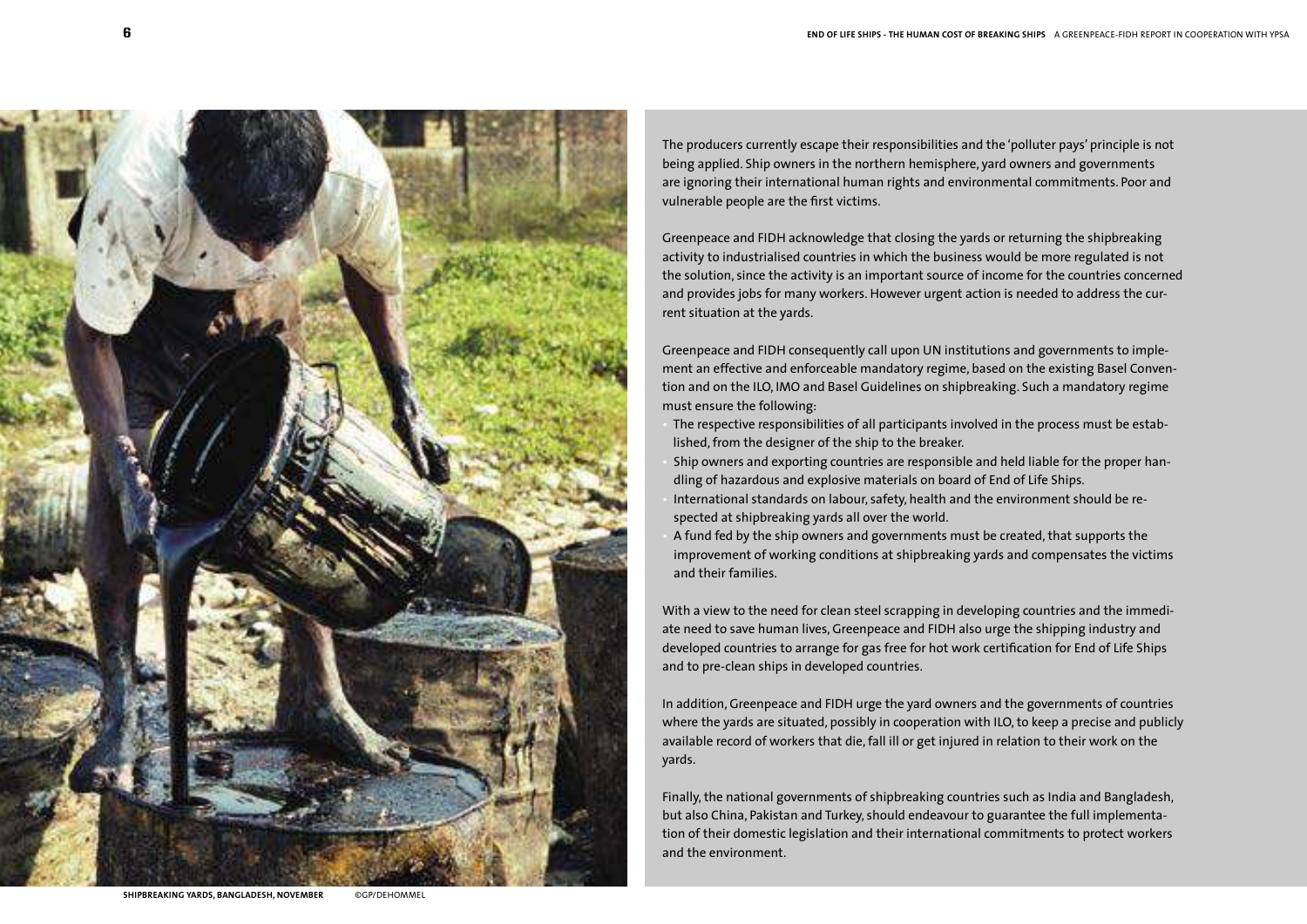## <sup>34HE</sup> VOICE OF THE POOR DOESN'T

ing worker in Chittagong to a Greenpeace delegation in 2002. By publishing this report Greenpeace and FIDH give a voice to the poorest of the poor in India and Bangladesh: the shipbreaking workers. We want to picture the lives and work of people that seem statistically non-existent, workers that break the world's End of Life Ships with their bare hands. Yet we can only tell their stories thanks to the ready cooperation of the injured workers and of the families and friends of those who died.

## **DIRTY JOBS**

India, Bangladesh, Pakistan, China and Turkey are the homes of the world's shipbreaking facilities. Every year the shipping industry sends around 600 ships of all types to be dismantled on their beaches. The yards provide work, directly and indirectly, to thousands of people. Yet working at a shipbreaking yard is a dirty and dangerous job. Every worker knows that. Still they keep coming, from thousands of miles away, to apply for a job. They don't have a choice: it is impossible to earn a living in their home village and they have to support their families.

#### **DEADLY ACCIDENTS**

Every year hundreds of workers are the victims of deadly accidents at the yards of India, Bangladesh and other shipbreaking countries. The working conditions are extremely bad and safety measures hardly exist. If the shipbreaking workers don't die or get seriously injured because of an accident, they suffer a big risk of falling ill or dying from toxic waste-related diseases. At the yard and in their sleeping quarters they breathe toxic fumes and asbestos dust. Toxic waste that is being transferred as part of the structure of the End of Life Ships.

## **REPLACEABLE WORKERS**

No enforceable international regime on End of Life Ships and shipbreaking protects these workers and the shipping community continues to send its ships for scrap, containRifg Ad2drido EisARd explosive iptotentials, to the beaches of developing countries. Day by day the workers dismantle the ships without any training or protection and when they die in a gas explosion or get injured by a falling steel plate, they simply 'disappear' from the statistics. The dead or injured worker is being replaced by another poor man coming from far away to risk his life for a small handful of money.

## **FACES AND FAMILIES**

FIDH and Greenpeace, in cooperation with local organisations such as YPSA in Bangladesh, conducted this research to give a real face to the people who are losing their lives every day due to the inhumane conditions at the shipbreaking facilities. These people are not only 'numbers' or 'statistics'. They have names, families and friends who mourn them. They had a life, but they lost it due to the carelessness of the shipping industry and the yard owners, and due to the negligence of governments. Governments that allow these ships to be sent to developing countries without any precautionary measures, thereby ignoring international law. And governments that do not ensure safe working conditions at the yards.

### **ENVIRONMENTAL JUSTICE...**

This research is a joint initiative of Greenpeace and FIDH, because the international trade of End of Life Ships is an environmental justice as well as a human rights issue. The illicit transfer and dumping of toxic waste to developing countries in the form of old vessels is a blatant breach of the UN Basel Convention Regime that was carefully designed precisely to protect developing countries.

## **...AND HUMAN RIGHTS**

In addition, the International Covenant on Economic, Social and Cultural Rights (ICESCR) imposes upon states the obligation to respect and fulfil the rights contained in the Covenant, but also to prevent violations by third parties. One of these rights is the enjoyment of just and favourable conditions of work. Another right is that to an adequate

standard of living for oneself and one's family. The ICESCR also declares as a right to everyone the enjoyment of the highest attainable standard of health. Furthermore there are various conventions of the International Labour Organisation (ILO) that are relevant to the working conditions at the shipbreaking yards.

## **URGENT NEED**

FIDH and Greenpeace tried to trace the stories of some dead and injured workers. We went out to the yards and the villages and searched for witnesses of their lives, their work and their death. This report tells some of these stories - examples of the stories of all shipbreaking workers. Stories that confront the international community with the human tragedies behind the shipbreaking practices. This report intends to send a clear message to the shipping industry and to governments: there is an urgent need to respect and include the environmental justice and human rights principles when negotiating a more effective global regime on End of Life Ships and shipbreaking.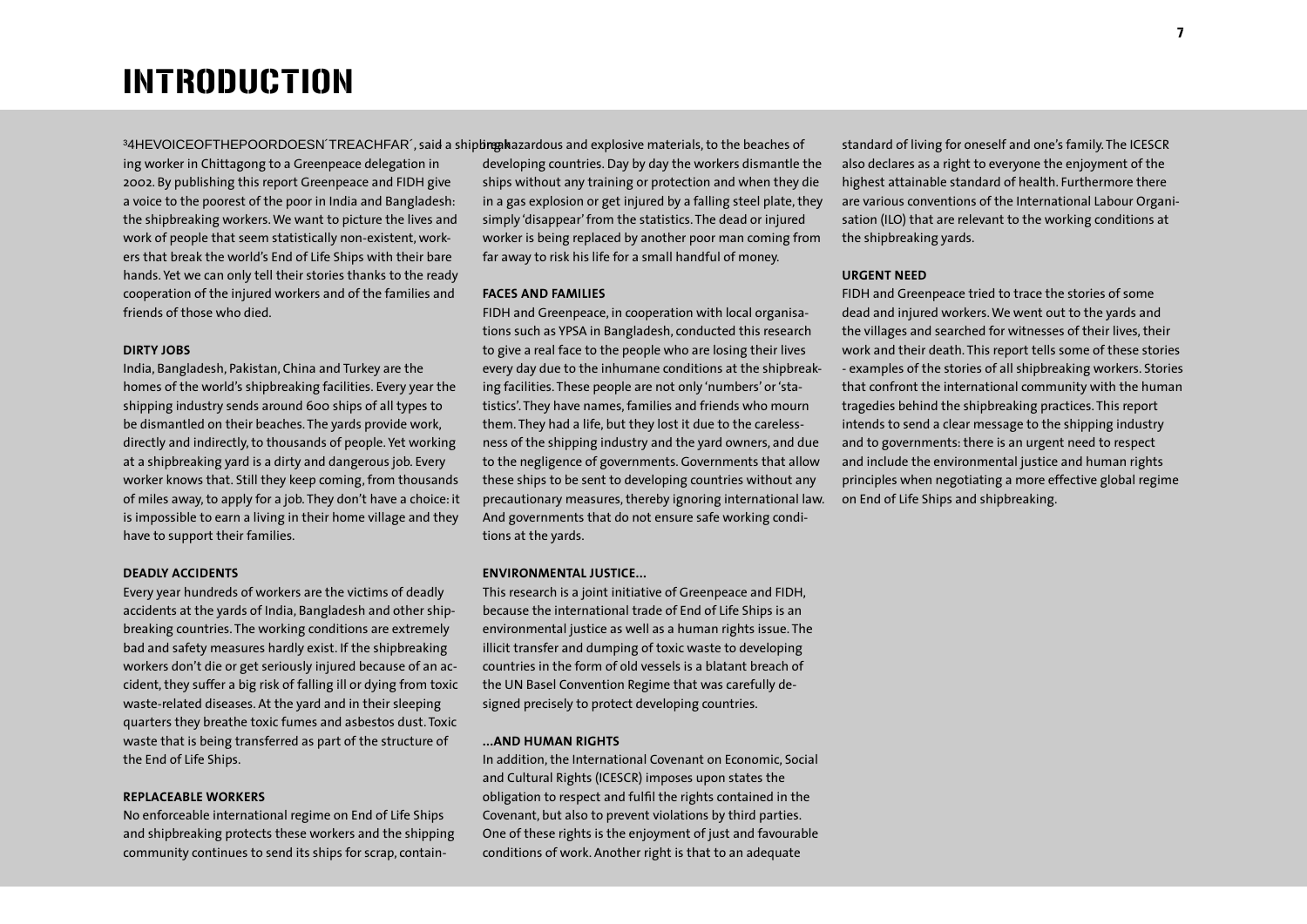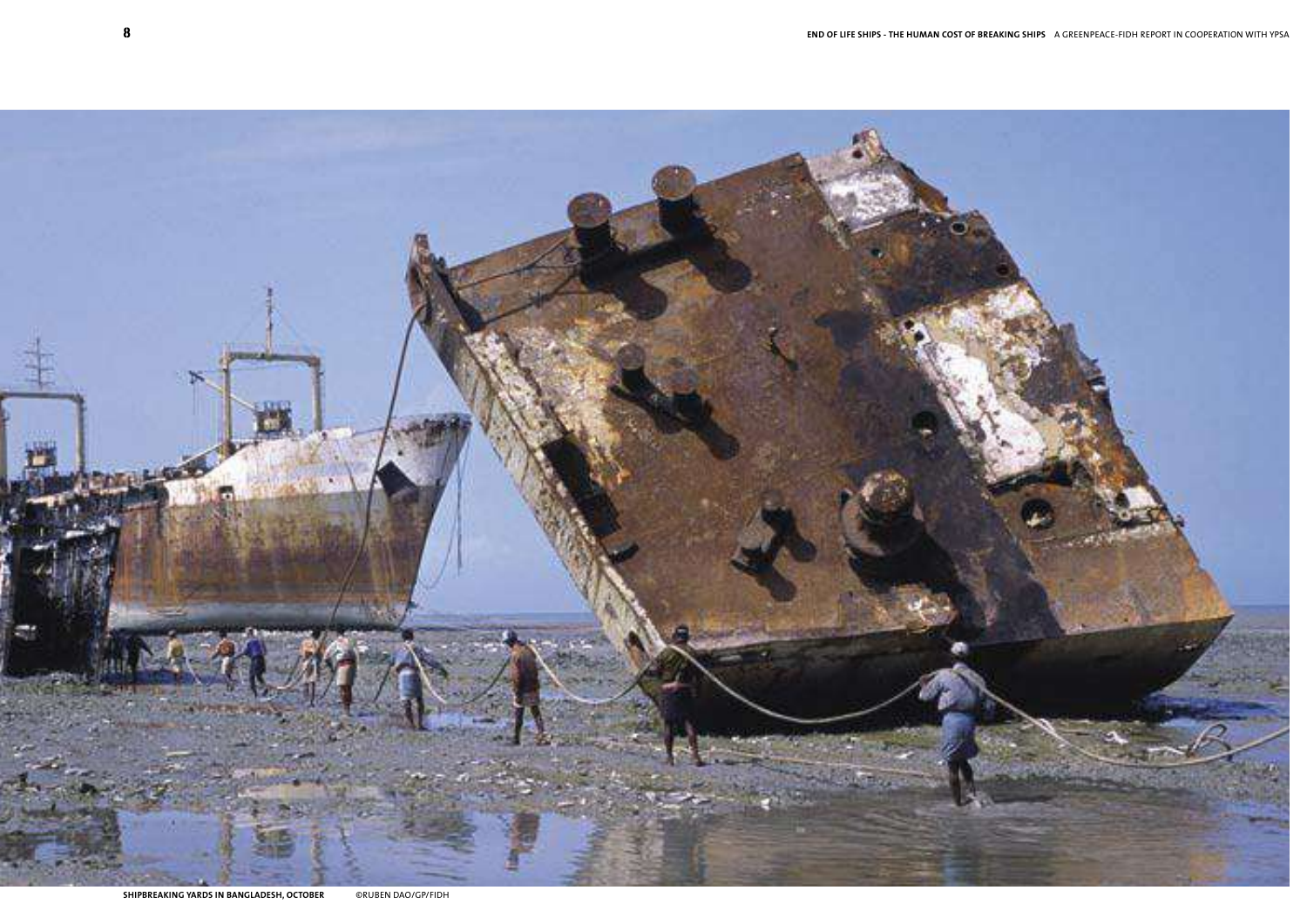## 1.1 OBJECTIVE

Most press reports on accidents at shipbreaking yards only inform us about the number of people involved: 'an accident happened, three workers died and three were injured'. The dead and injured people are reduced to statistics, the destroyed lives don't seem to count that much and if it comes to workers who died of diseases related to exposure to toxic substances at the yards, there are not even any numbers or statistics. Therefore the main focus of this report is on the 'deaths by accidents'.

## **FACT-FINDING MISSIONS**

The principal objective of FIDH and Greenpeace by publishing the present report was to give a face to those victims, shed some light on their lives and break the silence surrounding their fate. In order to do so, we sent fact-finding missions to India and Bangladesh to gather information about these workers who lost their lives due to shipbreaking: their names, the cause of their death, their age, personal stories and if possible some photos.

## **TIP OF THE ICEBERG**

It was clear from the start that it would be a very difficult task as no official or scientific comprehensive records are being kept by the relevant authorities and institutions in these countries, nor in UN bodies. During the research, it became obvious that it would only be possible to unveil the tip of the iceberg. Therefore the stories and the information gathered in this report should be seen as a glimpse of what is happening in shipbreaking countries.

## 1.2 METHODOLOGY

The research focused on India and Bangladesh, as these two countries have been the leaders of the shipbreaking industry in the last decade, both in numbers and tonnage of ships broken. However it is important to note that the conditions in other shipbreaking countries such as Pakistan, China and Turkey do not differ very much from India and Bangladesh .

## **SOURCES IN BANGLADESH**

In Bangladesh, there is no governmental body keeping records of the shipbreaking accidents or the diseases related to shipbreaking. In this country an important source of information were the press clippings that reported accidents and mentioned the names of people who died. The local non-governmental organisation YPSA significantly contributed in gathering the initial information about the victims. Several shipbreaking workers were interviewed by the Greenpeace/FIDH delegate. The delegation also visited some of the villages where many workers come from, in Northern Bangladesh, and interviewed families and friends of the victims.

#### **SOURCES IN INDIA**

In India, the local press does not report the names of the victims after an accident. The Gujarat Maritime Board, a governmental body, keeps numbers of 'deaths by accident', classified by the type of accident. But, when compared to eyewitness statements, these official 'statistics' turn out to be very much incomplete (see 1.5).

Both the local police and the hospitals did not want to reveal the cases of accidents that occurred in shipbreaking yards. Therefore the main sources of the research in India are the testimonies of workers and their families. The Greenpeace/FIDH delegate visited their living quarters at Alang shipbreaking yards and also some of their home villages in Orissa, a state in Eastern India, thousands kilometres away from where they work. In many cases it turned out to be impossible to get the exact date and cause of death. Also it was difficult to lay hands on a photo of the victim, as the families tend to burn the belongings of their beloved, to put an end to a painful episode.

## 1.3 SCOPE AND LIMITATIONS

Greenpeace and FIDH tried to establish a comprehensive list of shipbreaking workers who died or got handicapped as a result of accidents at the yards in India and Bangladesh. This turned out to be extremely difficult, for the following reasons:

There is no complete registration of workers by the yard owners nor existing reliable statistics by the authorities. In India alleged false reports of numbers and causes of death prepared by the yard owners remain the only official documents available. In Bangladesh the reports in the local press are the only source. In general workers are reluctant to talk, as they fear losing their jobs.

• Authorities are not willing to cooperate, either at a local or national level. They try to protect the status quo, which is mainly benefiting the local economy.

• Workers are seasonal, they come and go. It is often difficult to find anybody who can remember the stories of people who died due to accidents or diseases.

• Workers at the shipbreaking yards are not represented because the yard owners don't tolerate trade unions. This is in violation of domestic legislation and international law.

ment report: Oil tanker Phase Out and the Ship Scrapping Industry, EC-DG-TREN COWI, June 2004. Bangladesh of 2,638 ships (21,7 mLDT).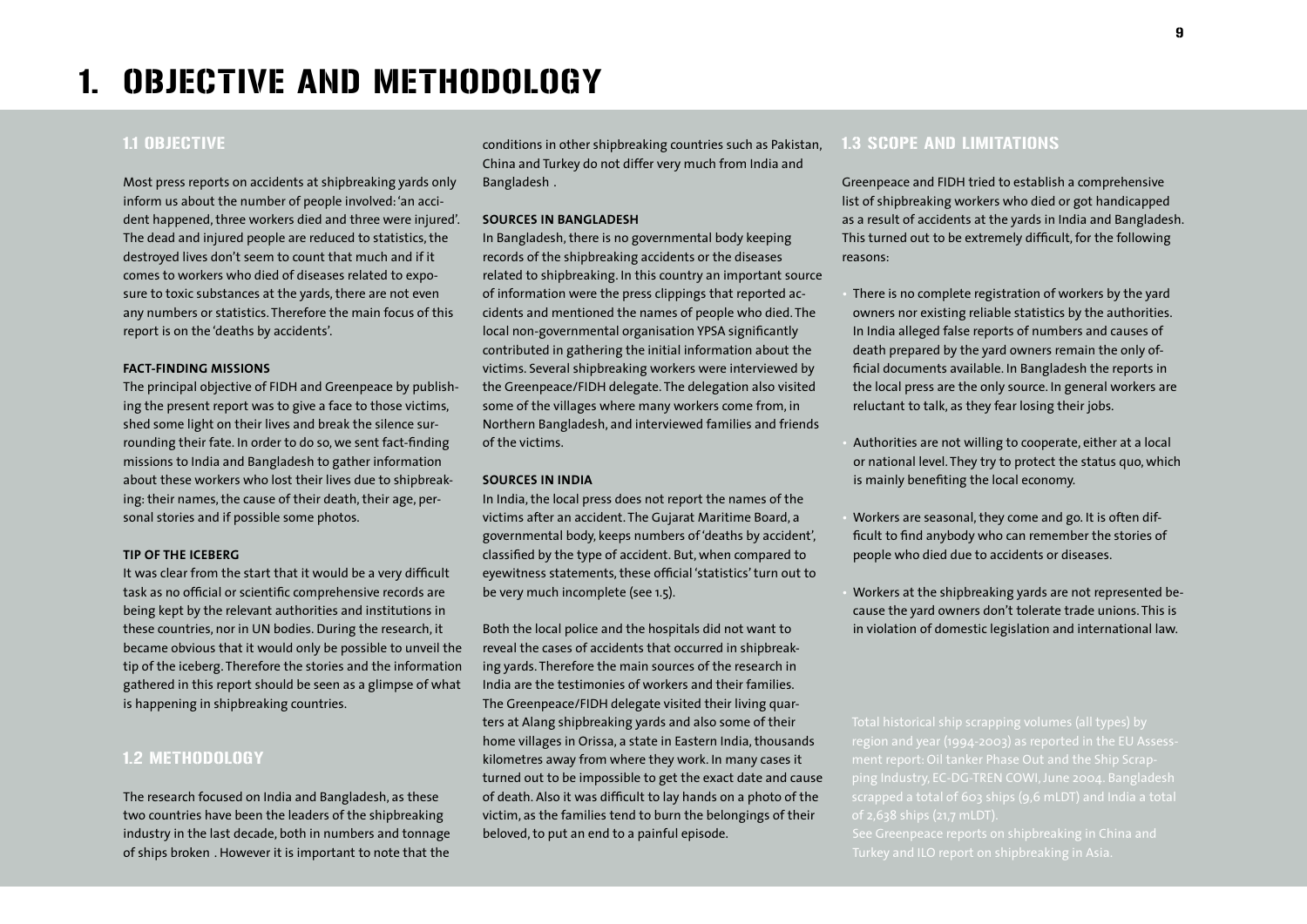

• Ministries of Labour in India and Bangladesh generally close their eyes to what is happening, notably because of corruption at various levels.

• Ministries in Exporting Countries are closing their eyes to what is happening with the End of Life Ships. They do not comply with their obligation under the Basel Convention Regime, to assess the dismantling facilities in the importing countries.

## **LIST OF VICTIMS**

In spite of those obstacles we were able to draw a list of victims who died or were severely injured during their work at the yards. We collected individual stories: testimonies of victims and their families and friends that form the basis of this report. Clearly they illustrate a more general pattern of deaths and injuries among workers of all shipbreaking yards in developing countries.

## **INJURED WORKERS**

Though the main focus of this report were the 'deaths by accidents', during our research we encountered several workers that were injured and handicapped due to shipbreaking work. We included some of their stories in this report. Yet there must be many more injured and disabled workers. To give one clear indication: in Bangladesh we found more than sixty cases of injured workers in just one day in one village (Saria Kandi).

## 1.4 FUTURE DISEASES

unfortunately we had to leave it out. It turned out to be virtually impossible to get any data about the people who died because of diseases related to the exposure to toxic materials.

## **FUTURE DEATHS**

There is no medical monitoring programme for the workers and nobody keeps track of former workers. In addition, asbestos related illnesses such as asbestosis and mesothelioma appear 15 to 20 years after the exposure. One may fear that many other workers will die in the future because they are constantly being exposed to a deadly cocktail of toxic fumes and materials. These circumstances contributing to future illness are merely another aspect of the general bad working and living conditions at the yards.

## **SIGNIFICANT STATEMENTS**

Where medical statistics are absent, some significant statements from doctors provide an indication of the real impact of the toxic environment in which the shipbreaking workers do their dirty jobs. According to a doctor at the Red Cross Hospital in Alang, working one day at the shipbreaking yard is equal to smoking 10-15 packs of cigarettes .

that are Parties, particularly developing countries, which reason to believe that the wastes in question will not be

37E HAVE BREATHING PROBLEMS DUE TO JEHE DANGEROUS CHEMICAL WASTES THAT ARE BURNT IN THE SHIPBREA KIMGeYARDSthe BlageAM StateDda, COVER OUR NOSES ALL THE TIME EVENIALN Soling EncOld Regin Oshi Esteraking yards, May

An important cause of death among shipbreaking workers is no doubt the toxic waste-related diseases they suffer from. This part of the story should be inside our report, but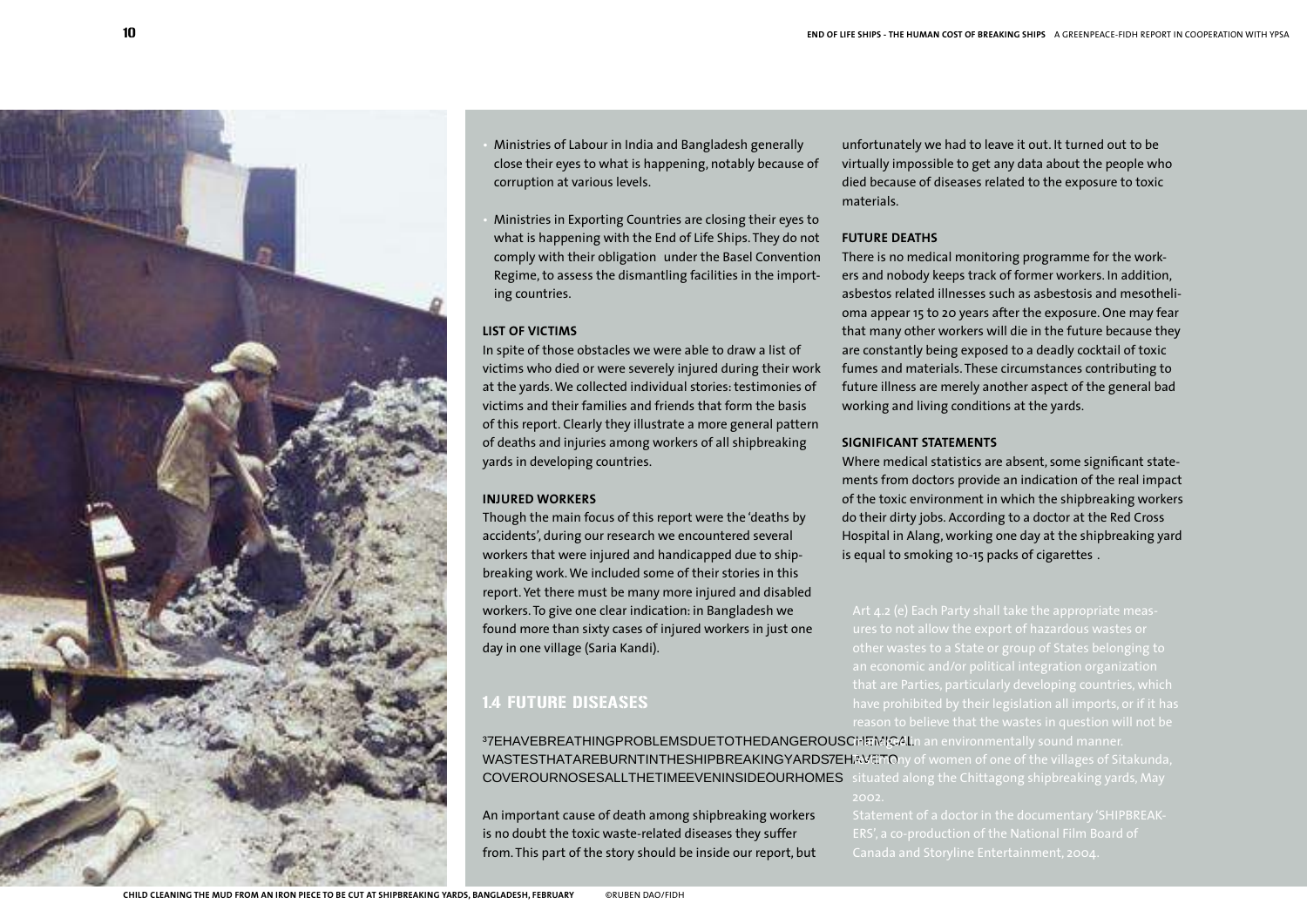A German occupational health officer stated that due to the lack of safeguards in handling the various contaminants, every fourth worker in Alang must be expected to contract cancer .

## **RISE OF DISEASES**

Dr Rupa Abdi summarizes in her report about Alang shipbreaking yards: 'The labourers in Alang live in poor housing and sanitary conditions and little attention is paid to their health and safety concerns. According to the physicians in and around Alang who treat numerous Alang patients, the combination of hazardous working conditions, congested and unhygienic living conditions, poor quality drinking water, (...) and rampant prostitution have given rise to a number of skin, gastrointestinal, and liver diseases besides tuberculosis, leprosy, malaria, malnutrition, cancer, HIV-AIDS, and other sexually transmitted diseases (STD).'

## **ASBESTOS**

Greenpeace sampling in 2000 in Alang showed that workers were exposed to deadly asbestos fibres 24 hours a day. Asbestos fibres were found not only at the yards, in the living quarters and in the waste dump (200 meters inside) but even in the Hindu temple where the workers were praying. This poses a serious health risk not only to the shipyard workers, but also to the roadside sellers that trade in ship parts. Furthermore the Gujarat Maritime workers stationed at the shipbreaking yard as well as the neighbouring communities of peasants are in danger of getting asbestos-related diseases .

#### **POISON AND RUST**

No medical check-up to assess the prevalence of asbestos– related ailments is being done on the workers or on other people frequenting the shipbreaking yards in Alang and Chittagong. Despite the absence of hard data it wouldn't be too farfetched, given the prevailing conditions, to assume that the afflictions could be of serious proportions. Hasan, a shipbreaking worker in Turkey, put it in very plain words to a



Greenpeace delegation in 2001:  $390UNEEDNOTHAM4EickM4nd1bDir.$  Frank Hittmann, the occupational SIONS 4HIS IS NOT EARTH YOU ARE STANDING GION-CHAILS REMAN XTIURE OF POISON AND RUST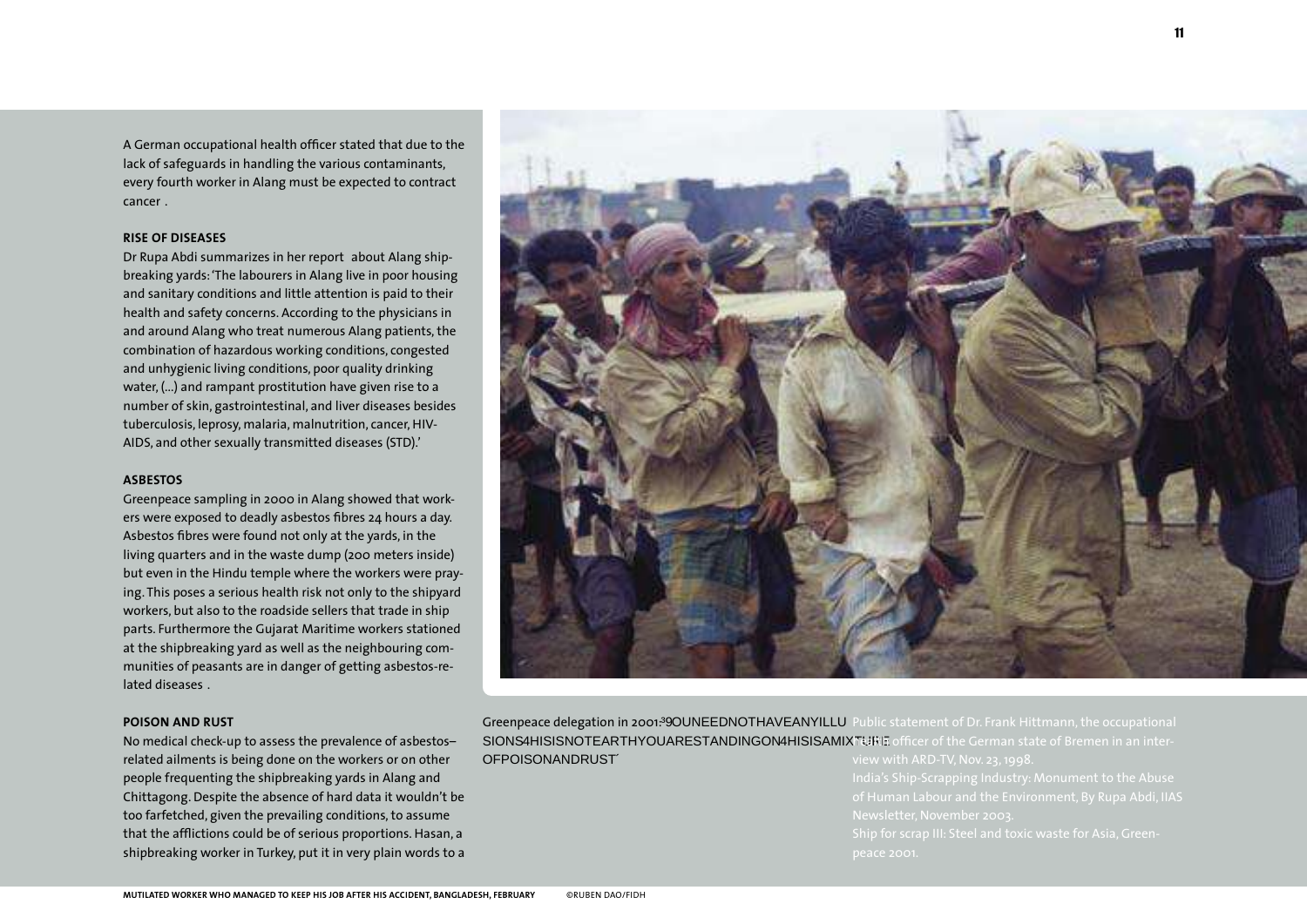

## 1.5 OFFICIAL FIGURES

When FIDH and Greenpeace compared their findings and the testimonies they collected, with the official figures - when there are some - it became clear that the real numbers of workers who are losing their lives or are becoming handicapped due to accidents and diseases in the yards, may be several times higher than the official numbers.

## **INCOMPLETE**

In India for example, according to the figures of the Gujarat Maritime Board, seven workers lost their lives due to explosions and fire in 2003. However, eyewitnesses from a Greenpeace delegation found at least twenty people dead in two explosions in 2003. Furthermore five big accidents involving deaths happened that year. This indicates that the official 'statistics' are very much incomplete.

## **DISAPPEARED**

The information collected by Greenpeace and FIDH is only the tip of the iceberg. The people for whom no records are available have simply 'disappeared' – at least from the statistics. Yet one just needs to read the stories of some of them to know that all these shipbreaking workers did have a life and that somewhere friends and families are still mourning their death.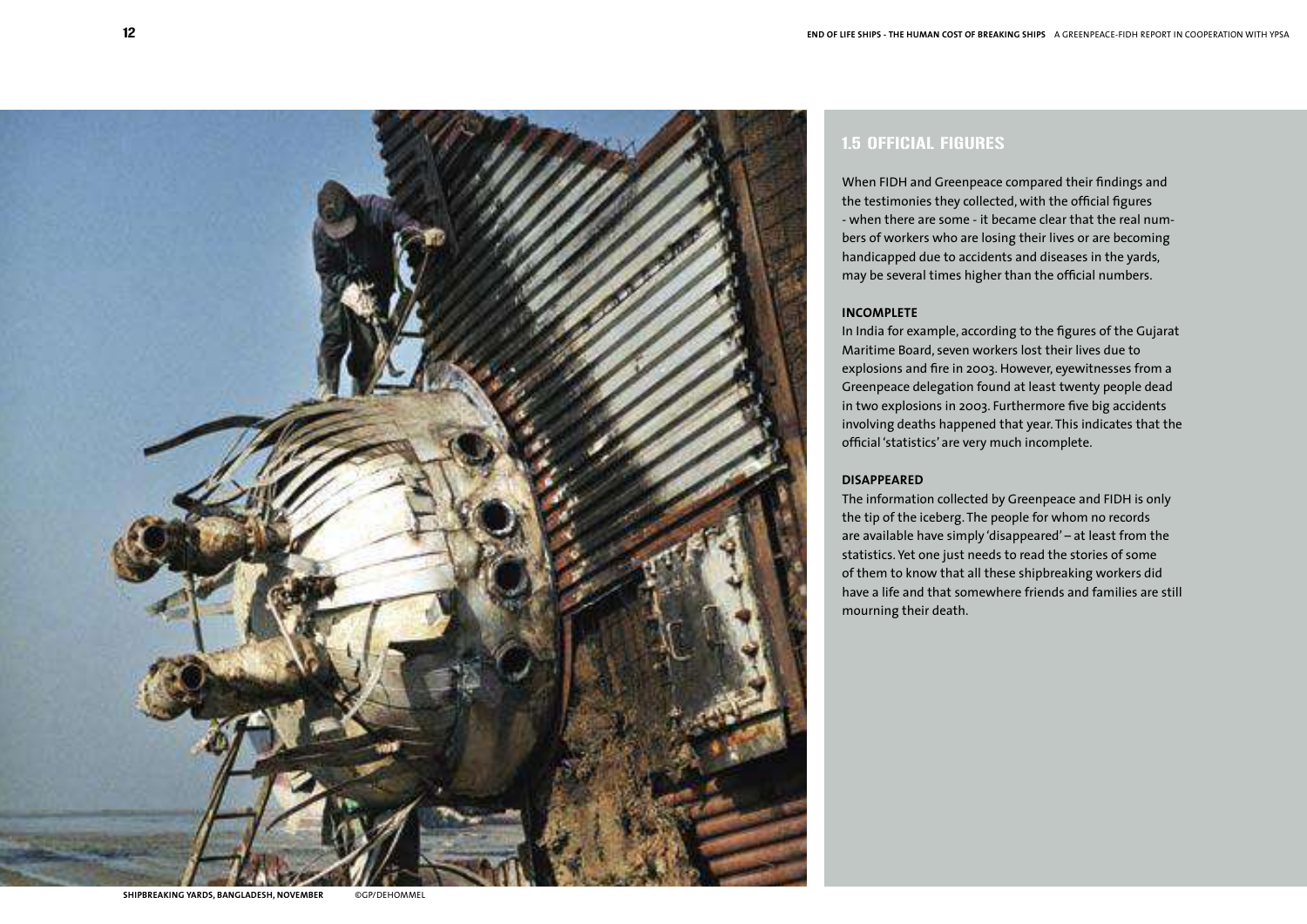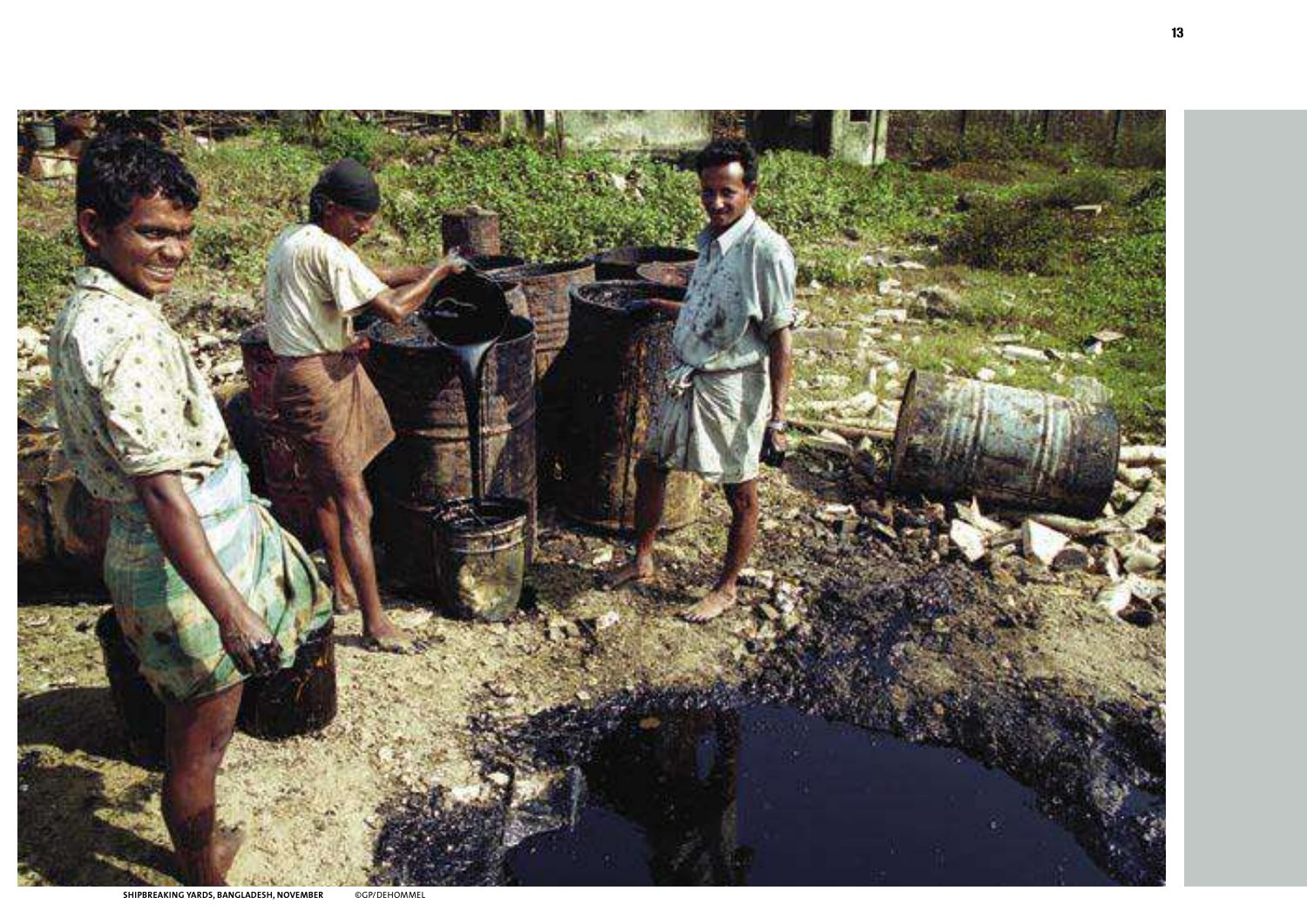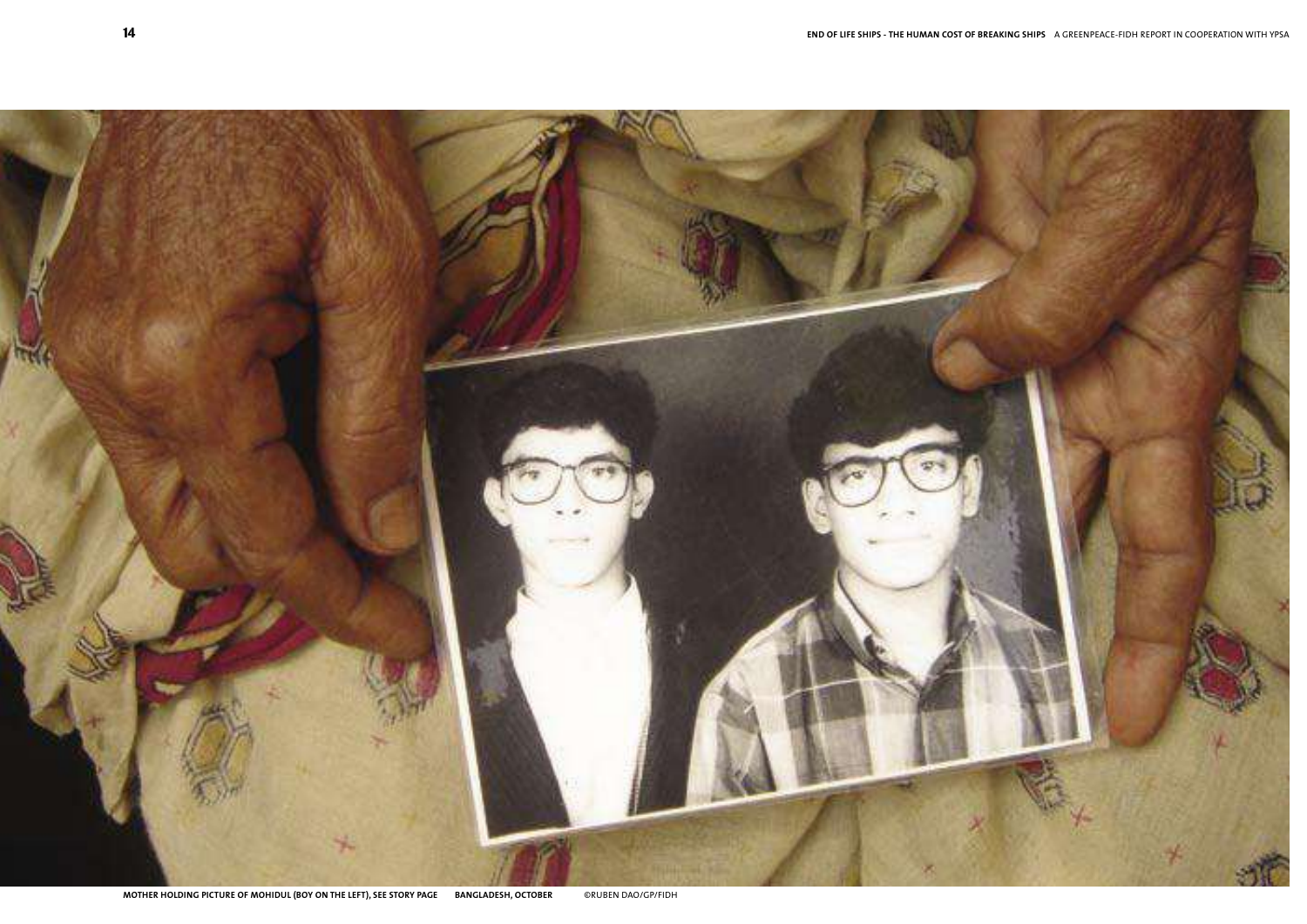# 2. VICTIMS OF SHIPBREAKING IN BANGLADESH

## 2.1 SHIPBREAKING IN BANGLADESH

On average one shipbreaking worker dies at the yards in Bangladesh every week and every day one worker gets injured. These are shocking numbers that can never be found in any official statistics. It seems like nobody really cares: shipbreaking workers are just replaceable instruments for the yard owners and the governments. One is lost, so another replaces him.

#### **BIG INDUSTRY**

Shipbreaking is a major industrial activity in Bangladesh and an important source of revenue to the Government. More than thirty years ago the first vessel was dismantled on the shore near Chittagong in Southern Bangladesh. Now this industry is a big supplier of second-hand machineries, diverse materials and millions of tons of steel to be recycled. In Bangladesh, ship scrapping provides about eighty percent of the country's steel needs and contributes to the production of, for instance, cement and construction materials. According to various interviews carried out locally, it employs directly an average of 30,000 workers and indirectly between 100,000 and 200,000.

## **CLOSED DOORS**

Despite the size of this recycling industry, there is a distinct lack of figures, especially regarding the accidents that kill and wound hundreds of workers every year. Unlike other industrial sectors in the country, the government of Bangladesh has no statistics, no serious records, detailing this dangerous activity. Yard owners generally consider themselves to be above the law and do not give any information. They try to keep the doors of their yards closed at all costs, especially when it comes to the matter of working conditions and accidents. They don't want to suffer bad publicity or pay for compensation.

## **EYEWITNESS**

Although no statistics are available, it is possible to assess that at least a thousand workers died on the Bangladeshi yards these last decades. That assumption is based on discussions with various persons involved in shipbreaking in the years 2000, 2002 and 2005. However the same conclusion can be drawn from comparison of the available information with the witness stories we collected. This is reflected by a recent experience. On the second day of their visit to the Bangladeshi yards in October 2005 the Greenpeace/FIDH researcher witnessed a serious accident. Three workers died and one was severely injured when collecting sludge in a tank in the MT Dia. They also found out that two other workers died three weeks earlier. Only nine days later they learned that one man was killed and another was severely injured in another accident.

#### **BUSINESS AS USUAL**

Only when an explosion on a shipwreck is big enough to alert local journalists and outside observers such as NGOs will the news spread out. Then the authorities might feel obliged to investigate the case and force the ship breakers to promise better working conditions. That is exactly what happened after the explosion on the tanker TT Dina in May 2000 that killed dozens of workers. Yet five years later, the situation still remains the same. The government continues to close its eyes to a dirty business controlled by very well connected businessmen, collecting taxes and bribes and unable - or unwilling - to implement existing laws. The promise made in 2000 by the BSBA (Bangladesh Ship Breakers Association) to build a hospital near the yard was only aimed at answering critics and pressures after deadly explosions. In Chittagong, the shipbreaking business continues to be as dangerous and dirty as usual.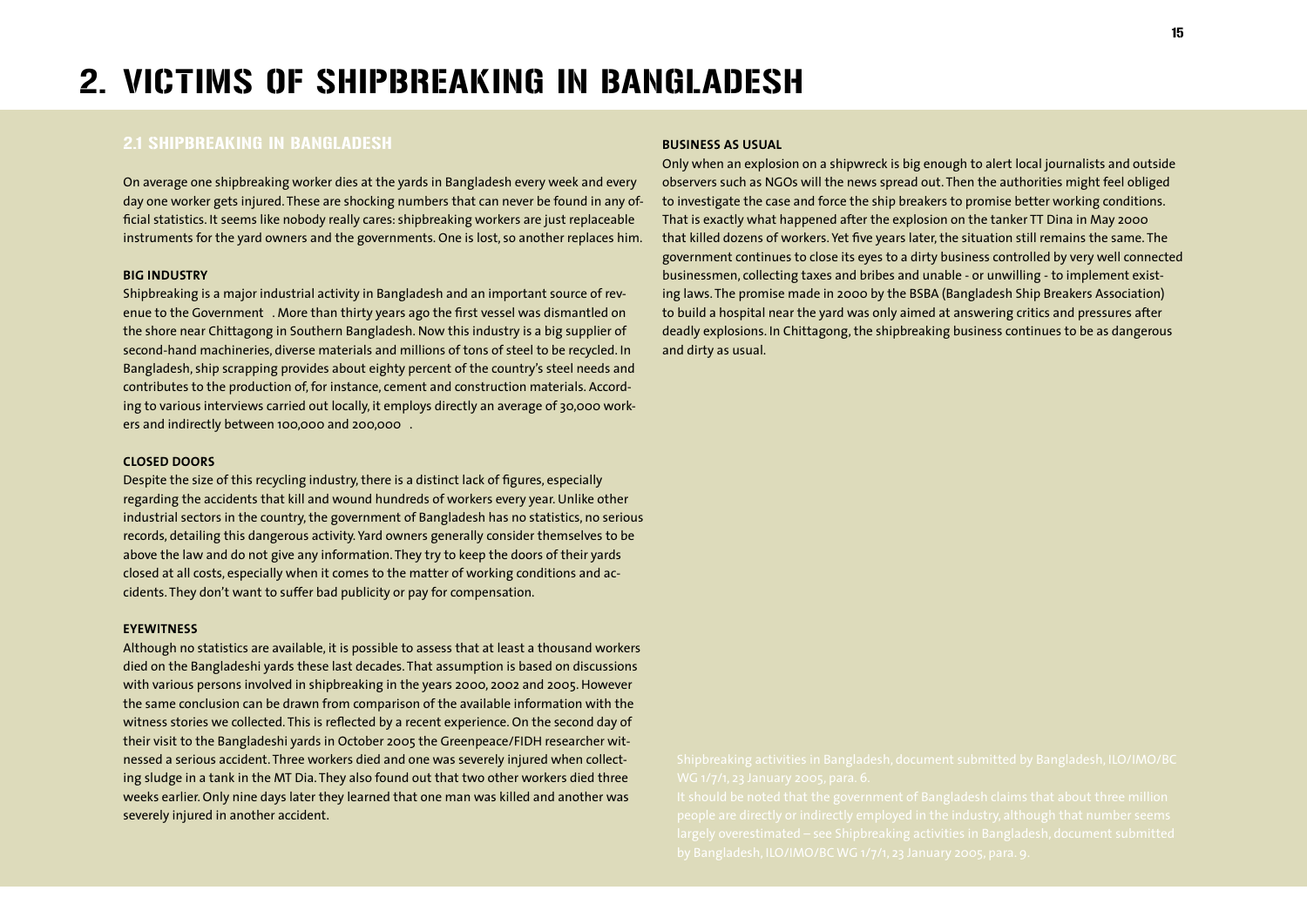## **TRAVEL FAR**

Around the yards, from shed to shed, workers talk about explosions and accidents that kill a fellow worker, a cousin or a brother. But to get a bit closer to this reality one must travel to the North, to the poorest districts of Bangladesh, to villages like Nandail (north of Kishorganj), Saria Kandi (near Bogra on the river side) or Chandan Baisha, Dac Bangla and Kolni Bari (south of Saria Kandi). From there the farmers leave to work at the Chittagong shipbreaking yards, to be able to feed their families.

There, from village to village, day after day, the stories emerge: families remembering their killed son, brother or father. Disabled workers detailing what happened at the yards and describing their lives after the accident. Many wounded workers showing their scars, explaining what the accident means to them. They tell about the lives they lived as a farmer, often without land, and why they were forced to go to Chittagong's yard and do this risky shipbreaking work.